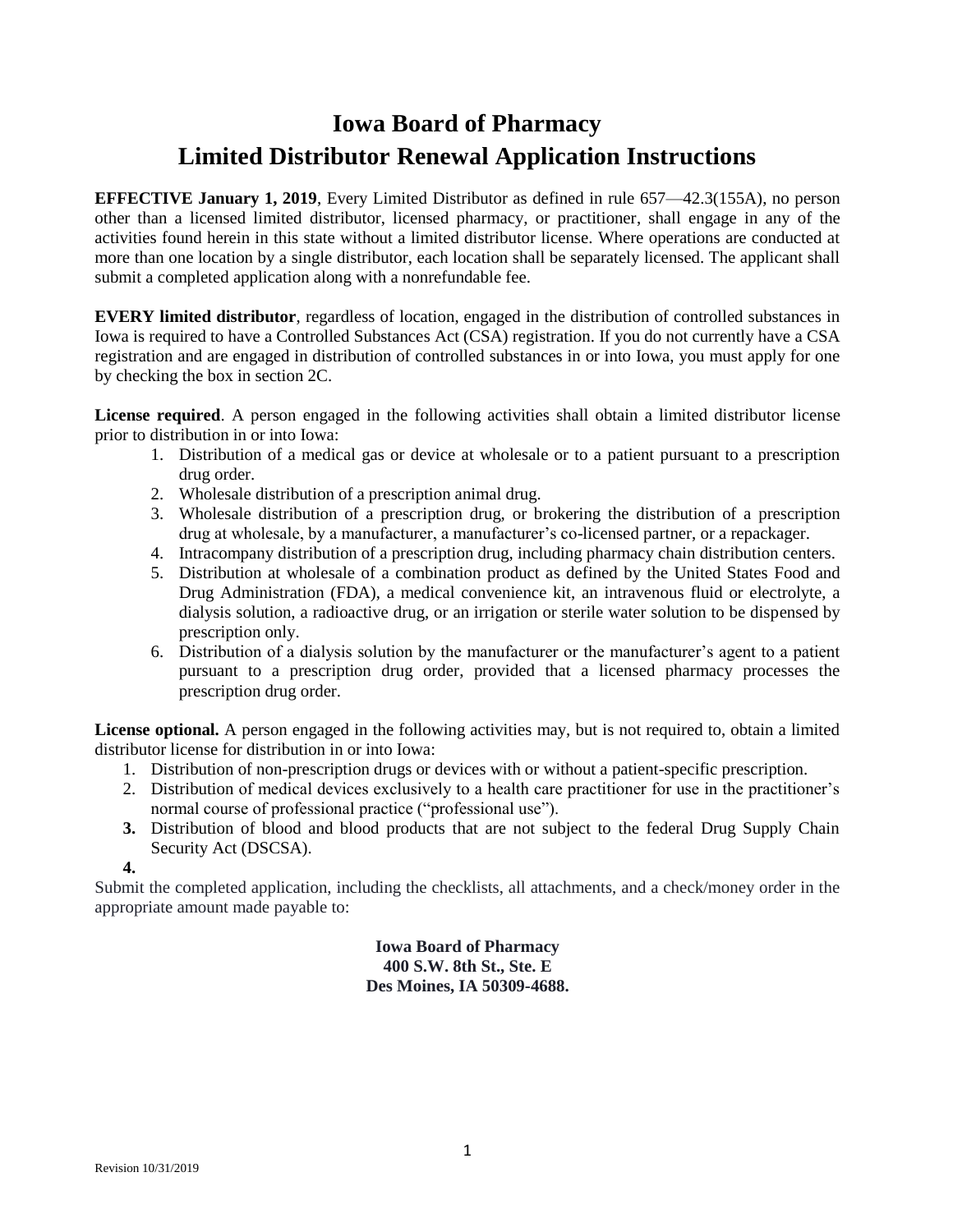#### All application fees are non-refundable and non-transferrable.

| Renewal Application Fees - Changes to the limited distributor's location, name, or owner cannot be<br>made when renewing your license. |          |  |  |  |
|----------------------------------------------------------------------------------------------------------------------------------------|----------|--|--|--|
| Renewal Application Fee – November 1-December 31                                                                                       | \$175.00 |  |  |  |
| \$90.00<br>Renewal Controlled Substance Act Registration (CSAR) Fee (if applicable)                                                    |          |  |  |  |
|                                                                                                                                        |          |  |  |  |

| <b>Late License Renewal Application Fees – These fees are due for applications that are not timely submitted, but</b> |          |  |  |  |
|-----------------------------------------------------------------------------------------------------------------------|----------|--|--|--|
| are submitted within 30 days of the required submission period.                                                       |          |  |  |  |
| Limited Distributor Application and Penalty Fee - January 1-January 31                                                | \$350.00 |  |  |  |
| CSAR and Penalty Fee - January 1-January 31                                                                           | \$180.00 |  |  |  |
| <b>Reactivation Fees</b> – These fees are due for applications submitted more than 30 days after the required         |          |  |  |  |
| submission period.                                                                                                    |          |  |  |  |
| Limited Distributor Reactivation Fee                                                                                  | \$500.00 |  |  |  |
| <b>CSAR Reactivation Fee</b>                                                                                          | \$360.00 |  |  |  |

### **APPLICATION CHECKLIST** License/Permit from State of Residence if outside Iowa or document indicating a license is not required ☐YES ☐N/A Proof of Accreditations ☐YES ☐N/A FDA 483s, Warning Letters, and Responses ◯ □YES □N/A FDA Inspection Reports ◯ ◯ ◯ ∑N/A Home State or other Third Party Inspection Report if not previously reported to the Board  $\Box$ YES  $\Box$ N/A List of each criminal conviction and court records of the conviction(s) not previously reported to the Board  $\Box$ YES  $\Box$ N/A List of disciplinary actions by any licensing authority and documentation of final disciplinary orders not previously reported to the Board  $\Box$ YES  $\Box$ N/A List of final denial orders by any licensing authority and documentation of final denial orders not previously reported to the Board  $\Box$ YES  $\Box$ N/A Evidence of the mandatory physical inspection of the facility pursuant to subrule 42.3(7) ☐YES **CONTROLLED SUBSTANCE REGISTRATION ACT CHECK LIST** DEA Certificate ◯ △YES □N/A **FACILITY MANAGER CHECKLIST** Acknowledgment and Attestation **◯ □YES** □N/A Resume (if new facility manager) ◯ ◯YES ◯N/A Governement-issued ID (if new facility manager) ◯YES ◯N/A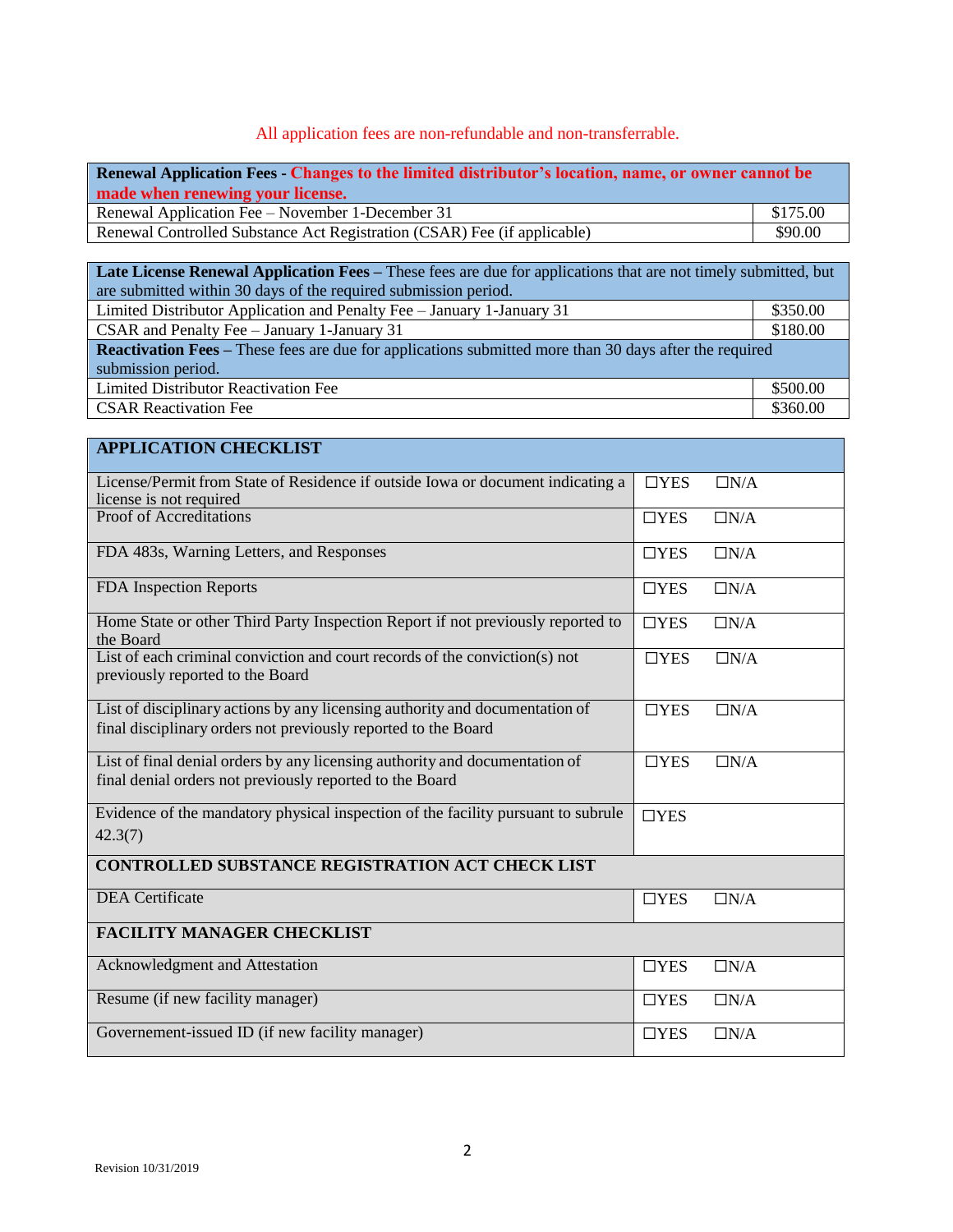**Iowa Board of Pharmacy 400 S.W. 8 th St., Ste. <sup>E</sup> Des Moines, IA 50309-4688 515-281-5944 https://pharmacy.iowa.gov**



# **Limited Distributor Renewal Application Instructions**

Please type or print legibly in ink. **Changes to the limited distributor's location, name, or owner cannot be made when renewing your license. Incomplete or illegible forms will delay the issuance of your license.**

| 1. LICENSE SUB-TYPE – Please select the one license sub-type which most accurately describes the<br>majority of your business practice |  |                                                        |                                    |  |  |  |
|----------------------------------------------------------------------------------------------------------------------------------------|--|--------------------------------------------------------|------------------------------------|--|--|--|
| Manufacturer/Repackager                                                                                                                |  | <b>Wholesale Broker/Virtual</b><br><b>Manufacturer</b> | <b>Medical Gas Distributor</b>     |  |  |  |
| <b>Durable Medical Equipment</b>                                                                                                       |  | <b>Medical Device Distributor</b>                      | <b>Veterinary Drug Distributor</b> |  |  |  |
| <b>Supplier</b>                                                                                                                        |  | to Patients                                            |                                    |  |  |  |
| <b>Intracompany Distributor</b>                                                                                                        |  | <b>Active Pharmaceutical</b>                           | <b>Other DSCSA-Exempt</b>          |  |  |  |
|                                                                                                                                        |  | <b>Ingredient Distributor</b>                          | <b>Wholesale Distribution of</b>   |  |  |  |
|                                                                                                                                        |  |                                                        | <b>Human Prescription Drugs</b>    |  |  |  |
| <b>Non-Prescription Drug/Device</b>                                                                                                    |  | <b>Medical Devices Distribution</b>                    | <b>Blood and Blood Products</b>    |  |  |  |
| <b>Distribution</b>                                                                                                                    |  | <b>Exclusively to Health Care</b>                      | Distributor (DSCSA-                |  |  |  |
|                                                                                                                                        |  | <b>Providers for Professional</b><br><b>Use</b>        | exempt)                            |  |  |  |
| <b>Returns Processer</b>                                                                                                               |  | Other:                                                 |                                    |  |  |  |

| 2. LICENSEE INFORMATION                                           |  |
|-------------------------------------------------------------------|--|
| A. Name of Licensee<br>(name in which company is doing business): |  |
| Legal Name (if different):                                        |  |
| <b>Federal Tax ID#:</b>                                           |  |
| <b>Iowa License Number:</b>                                       |  |
| <b>Facility Manager:</b>                                          |  |
| <b>NABP</b> e-profile #:                                          |  |

If you do not have an NABP e-profile number, you may create one by going to nabp.pharmacy

| Type of Ownership (check all that apply):<br><b>B.</b> |  |                      |  |                            |  |  |
|--------------------------------------------------------|--|----------------------|--|----------------------------|--|--|
| <b>C</b> Corporation                                   |  | Government           |  | <b>LLC</b>                 |  |  |
| Partnership                                            |  | <b>S</b> Corporation |  | <b>Sole Proprietorship</b> |  |  |
| Date Established:                                      |  |                      |  |                            |  |  |
| <b>State of Incorporation:</b>                         |  |                      |  |                            |  |  |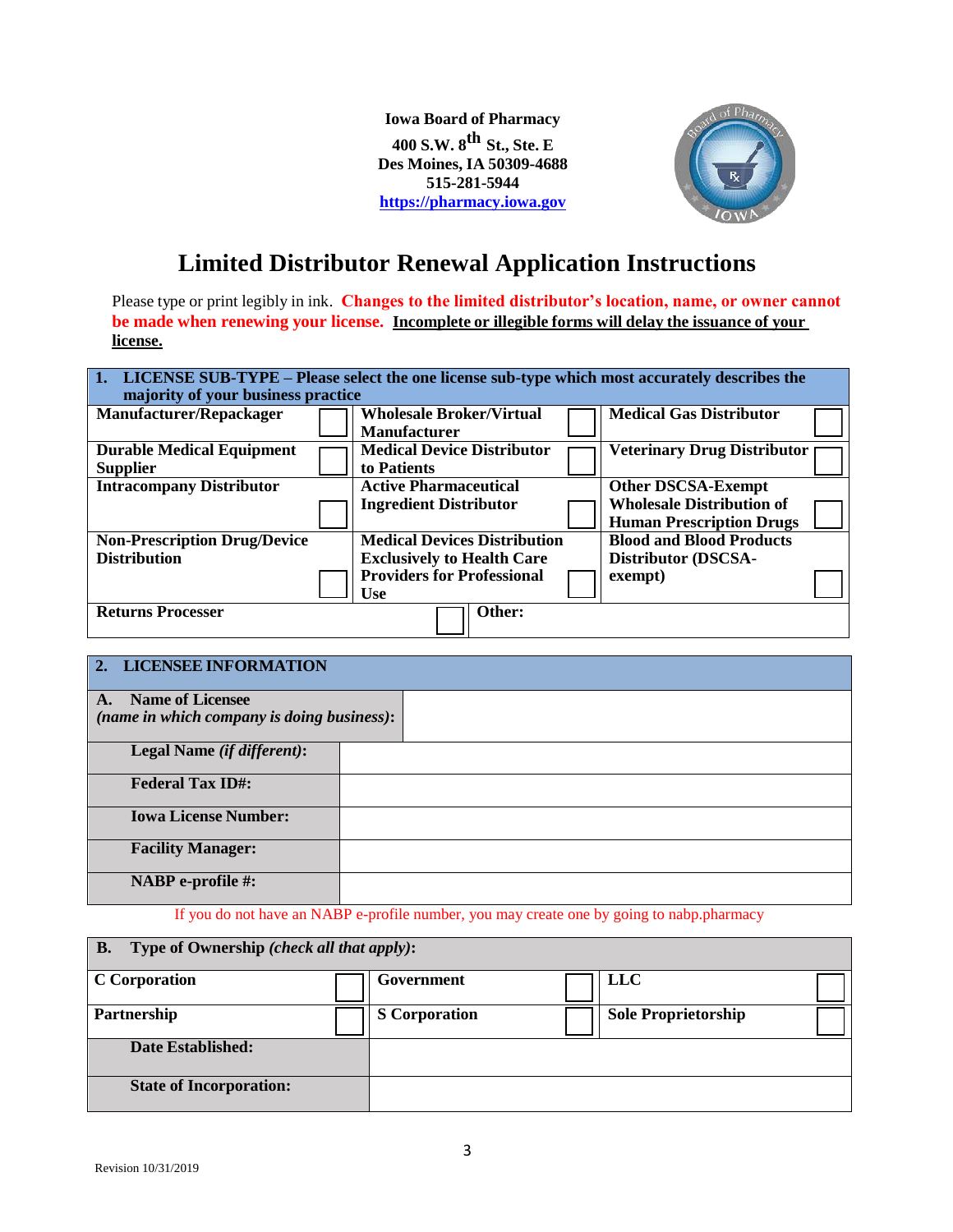**C. Facility Address** *(physical location of establishment which should be reflected on all sales invoices and shipping documents)* **Street Address: Suite #: Address: City: State: Zip Code:** The facility phone number must be a direct number to the licensed facility **Telephone #: Landline** ☐ **Cell Phone#** ☐ **If cell, will you accept text messages?** ☐**Y** ☐**N Alternate Phone#: Landline** ☐ **Cell Phone#** ☐ **If cell, will you accept text messages?** ☐**Y** ☐**N Email Address: Fax #: Web Site: Mailing Address** *(where all correspondence regarding licensure will be sent if other than facility address)***: Street Address: Suite #: Suite #: Suite #: Suite #:** *Suite* **<b>#:** *Suite* **#:** *Suite* **#:** *Suite* **#:** *Suite* **#:** *Suite* **#:** *Suite* **#:** *Suite* **#:** *Suite* **#:** *Suite* **#:** *S* **Address: City: Zip** Code: **D. Ownership Owner Name: Owner Address: City, State, Zip:**

| <b>Owner Phone Number:</b> | Fax #: |  |
|----------------------------|--------|--|
|                            |        |  |
| <b>Owner Email:</b>        |        |  |
|                            |        |  |

| 3. | <b>LICENSEE INFORMATION</b> |       |               |               |  |  |
|----|-----------------------------|-------|---------------|---------------|--|--|
| A. | <b>Hours of Operation</b>   |       |               |               |  |  |
|    | Sunday:                     | Open: | <b>Close:</b> | <b>Closed</b> |  |  |
|    | <b>Monday:</b>              | Open: | <b>Close:</b> | <b>Closed</b> |  |  |
|    | Tuesday:                    | Open: | <b>Close:</b> | <b>Closed</b> |  |  |
|    | <b>Wednesday:</b>           | Open: | <b>Close:</b> | <b>Closed</b> |  |  |
|    | Thursday:                   | Open: | <b>Close:</b> | <b>Closed</b> |  |  |
|    | Friday:                     | Open: | <b>Close:</b> | <b>Closed</b> |  |  |
|    | Saturday:                   | Open: | <b>Close:</b> | <b>Closed</b> |  |  |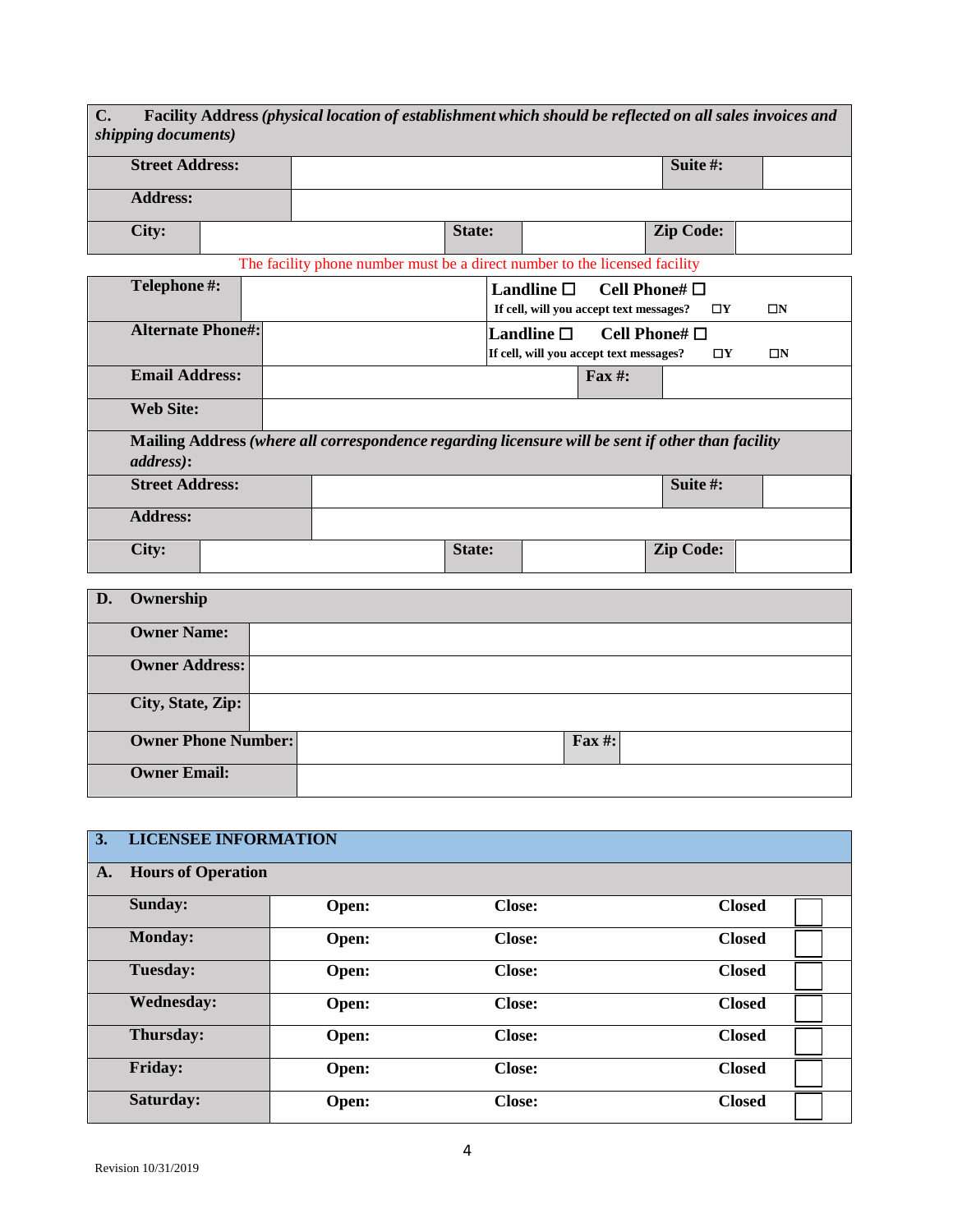| Accreditations (attach proof of accreditation, as applicable)<br><b>B.</b> |               |             |             |  |  |
|----------------------------------------------------------------------------|---------------|-------------|-------------|--|--|
| <b>VAWD</b>                                                                | <b>DMEPOS</b> | <b>CHAP</b> | ACHC        |  |  |
| <b>Joint Commission</b>                                                    | Other:        |             | <b>None</b> |  |  |

| C. Business Practices (select all that apply):      |                                                            |
|-----------------------------------------------------|------------------------------------------------------------|
|                                                     |                                                            |
| <b>Manufacture (not virtual)</b>                    | Repackage                                                  |
|                                                     |                                                            |
|                                                     |                                                            |
| <b>Brokerage of Sales</b>                           | <b>Virtually Manufacture</b>                               |
|                                                     |                                                            |
|                                                     |                                                            |
| <b>Medical Gas Distribution</b>                     | <b>Durable Medical Equipment Supply</b>                    |
|                                                     |                                                            |
|                                                     |                                                            |
| <b>Medical Device Distribution to Patients</b>      | <b>Veterinary Drug Distribution</b>                        |
|                                                     |                                                            |
|                                                     |                                                            |
|                                                     |                                                            |
| <b>Intracompany Distribution</b>                    | <b>Active Pharmaceutical Ingredient (API) Distribution</b> |
|                                                     |                                                            |
|                                                     |                                                            |
| <b>Other DSCSA-Exempt Wholesale Distribution of</b> | <b>Non-prescription Drug Distribution</b>                  |
| <b>Human Prescription Drugs</b>                     |                                                            |
|                                                     |                                                            |
| <b>Non-prescription Device Distribution</b>         | <b>Medical Device Distributor Exclusively to Health</b>    |
|                                                     | <b>Care Practitioner for Professional Use</b>              |
|                                                     |                                                            |
| <b>Blood and Blood Product Distribution (DSCSA)</b> | <b>Returns Processor</b>                                   |
| Exempt)                                             |                                                            |
|                                                     |                                                            |
| Other:                                              |                                                            |
|                                                     |                                                            |
|                                                     |                                                            |

| <b>Customers</b>                           |                                                                |
|--------------------------------------------|----------------------------------------------------------------|
| <b>Wholesaler Distributors</b>             | <b>Intracompany Distribution (e.g., Pharmacy Distribution)</b> |
|                                            | <b>Centers</b> )                                               |
| <b>Hospitals</b>                           | <b>Pharmacies</b>                                              |
| <b>Practitioners (Human)</b>               | <b>Veterinarians</b>                                           |
| Patients (pursuant to prescription orders) | Patients (without prescription order)                          |
| Other:                                     |                                                                |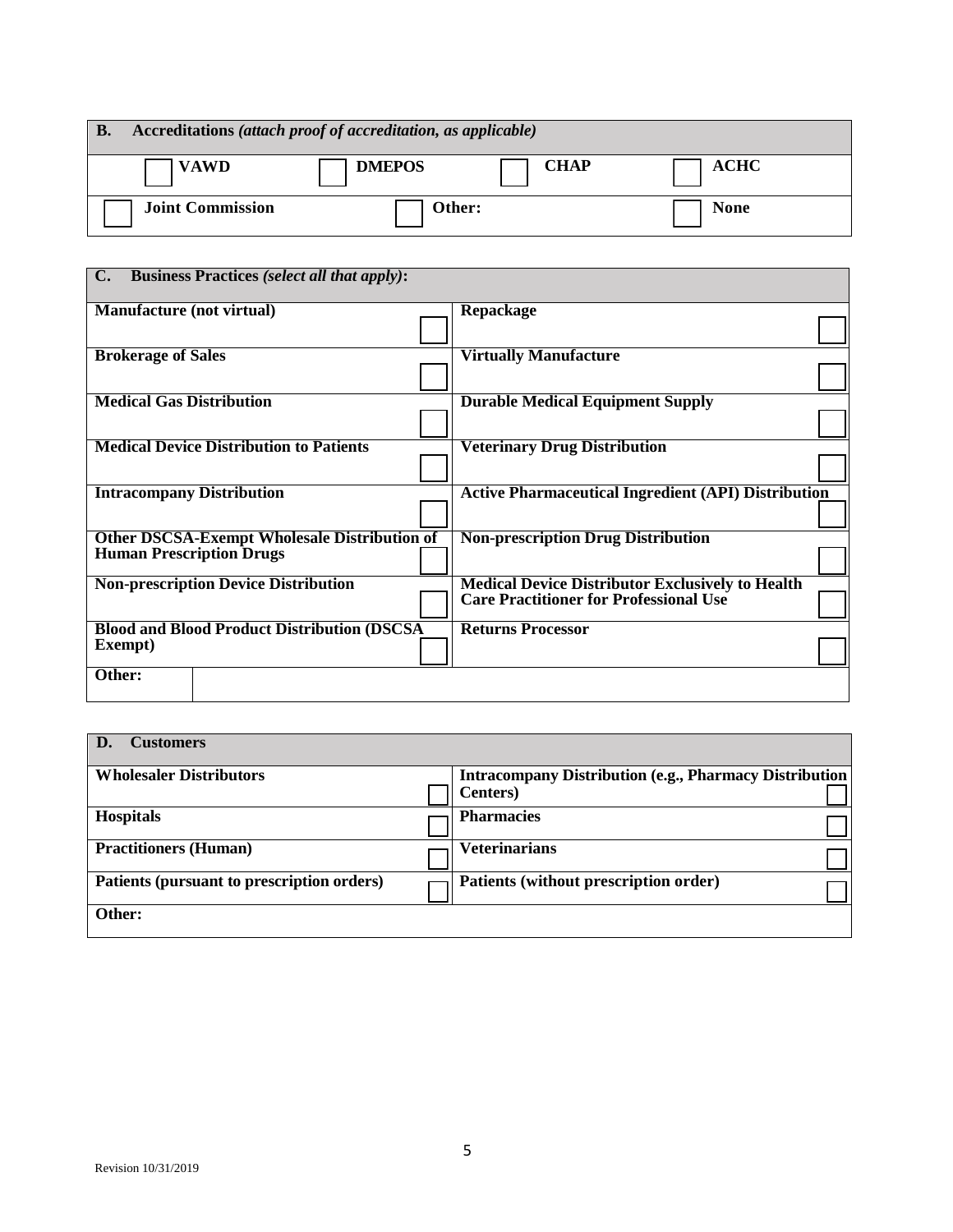| E.<br>Products distributed (check all applicable boxes)                                                                                                                                                                  |                                                                                   |                                                                         |  |  |  |
|--------------------------------------------------------------------------------------------------------------------------------------------------------------------------------------------------------------------------|-----------------------------------------------------------------------------------|-------------------------------------------------------------------------|--|--|--|
| Drugs:                                                                                                                                                                                                                   |                                                                                   |                                                                         |  |  |  |
| <b>Human Prescription Drugs</b>                                                                                                                                                                                          | <b>Human Controlled</b><br><b>Substances</b>                                      | <b>Human Nonprescription Drugs</b>                                      |  |  |  |
| <b>Veterinary-Companion Animal</b><br><b>Prescription Drugs</b>                                                                                                                                                          | <b>Veterinary-Companion</b><br><b>Animal Nonprescription</b><br><b>Drugs</b>      | <b>Veterinary-Companion Animal</b><br><b>Controlled Substances</b>      |  |  |  |
| <b>Veterinary-Food Producing Animal</b><br><b>Prescription Drugs</b>                                                                                                                                                     | <b>Veterinary-Food Producing</b><br><b>Animal Nonprescription</b><br><b>Drugs</b> | <b>Veterinary-Food Producing</b><br><b>Animal Controlled Substances</b> |  |  |  |
| <b>Active Pharmaceutical Ingredients</b>                                                                                                                                                                                 |                                                                                   |                                                                         |  |  |  |
| <b>Devices:</b>                                                                                                                                                                                                          |                                                                                   |                                                                         |  |  |  |
| <b>Patient Use Prescription Medical</b><br><b>Devices</b>                                                                                                                                                                | <b>Non-prescription Medical</b><br><b>Devices</b>                                 | <b>Professional Use Prescription Medical</b><br><b>Devices</b>          |  |  |  |
| <b>Other Products:</b>                                                                                                                                                                                                   |                                                                                   |                                                                         |  |  |  |
| Prescription Combination Products, Medical Convenience Kits, IV<br>Fluids/electrolyte, Radioactive drugs, Irrigation/sterile Water Solution                                                                              |                                                                                   | <b>Dialysis Solution</b>                                                |  |  |  |
| <b>Blood and/or Blood Products</b>                                                                                                                                                                                       | <b>Medical Gases</b>                                                              | Other:                                                                  |  |  |  |
| In the event that legal documents or correspondences must be served, they will be served to your Registered<br>Agent. Business located outside the state of Iowa must have a Registered Agent physically located in Iowa |                                                                                   |                                                                         |  |  |  |
| F.<br>Registered Agent (must be located in Iowa)                                                                                                                                                                         |                                                                                   |                                                                         |  |  |  |

| Name:                  | Title: |                  |  |
|------------------------|--------|------------------|--|
|                        |        |                  |  |
| <b>Street Address:</b> |        | Suite #:         |  |
| City:                  | State: | <b>Zip Code:</b> |  |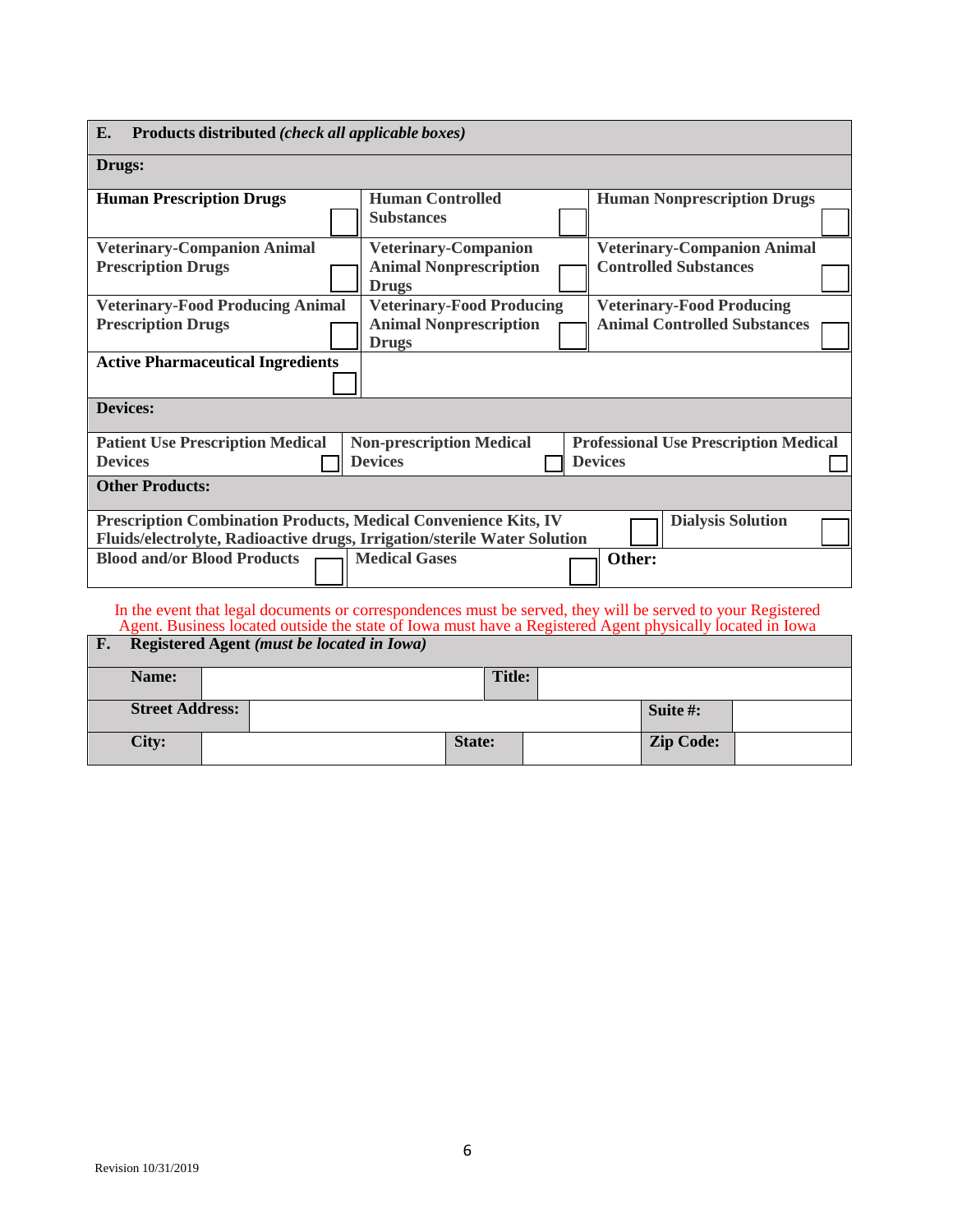| $\overline{4}$ .<br><b>CONTROLLED SUBSTANCES</b> You are required to apply for and maintain a Controlled Substances Act-                                                                                                                                                                           |                                                                                                                  |                            |                               |  |  |
|----------------------------------------------------------------------------------------------------------------------------------------------------------------------------------------------------------------------------------------------------------------------------------------------------|------------------------------------------------------------------------------------------------------------------|----------------------------|-------------------------------|--|--|
|                                                                                                                                                                                                                                                                                                    | Business Registration for each activity involving the handling of controlled substances in or into Iowa. The fee |                            |                               |  |  |
|                                                                                                                                                                                                                                                                                                    | for each type of registration is \$90 and is renewed biennially.                                                 |                            |                               |  |  |
| <b>Federal DEA Registration #:</b>                                                                                                                                                                                                                                                                 |                                                                                                                  | <b>Expiration Date:</b>    |                               |  |  |
| <b>CSA Registration #:</b>                                                                                                                                                                                                                                                                         |                                                                                                                  | <b>Expiration Date:</b>    |                               |  |  |
|                                                                                                                                                                                                                                                                                                    | Select each business activity in which you will be handling controlled substances and for which you are          |                            |                               |  |  |
| not currently registered by the Iowa Board of Pharmacy. Do not select an activity from this list if you<br>hold a current CSA-Business registration to engage in that activity in Iowa.                                                                                                            |                                                                                                                  |                            |                               |  |  |
| <b>Manufacture</b>                                                                                                                                                                                                                                                                                 | <b>Distributor</b>                                                                                               |                            | <b>Importer/Exporter</b>      |  |  |
|                                                                                                                                                                                                                                                                                                    | Check schedules of controlled substances that you intend to handle:                                              |                            |                               |  |  |
| <b>Schedule II Narcotic</b>                                                                                                                                                                                                                                                                        | <b>Schedule II Nonnarcotic</b>                                                                                   |                            | <b>Schedule III Narcotics</b> |  |  |
|                                                                                                                                                                                                                                                                                                    | <b>Schedule III Nonnarcotic</b><br><b>Schedule IV</b><br><b>Schedule V</b>                                       |                            |                               |  |  |
| or CSOS):                                                                                                                                                                                                                                                                                          | Responsible Individual (Whose signature is authorized on Federal Controlled Substances Order Form 222            |                            |                               |  |  |
| Name:                                                                                                                                                                                                                                                                                              |                                                                                                                  | <b>Title:</b>              |                               |  |  |
| <b>Social Security #:</b>                                                                                                                                                                                                                                                                          |                                                                                                                  | $\bf{DOB}$ (mm/dd/yyyy)    |                               |  |  |
| <b>Email Address:</b>                                                                                                                                                                                                                                                                              |                                                                                                                  |                            |                               |  |  |
|                                                                                                                                                                                                                                                                                                    | During the past two years have any controlled                                                                    |                            |                               |  |  |
|                                                                                                                                                                                                                                                                                                    | substances under your control or ownership been<br>lost or stolen? If yes, indicate the number of                | <b>YES</b>                 | NO                            |  |  |
|                                                                                                                                                                                                                                                                                                    | incidents next to the applicable reason(s).                                                                      |                            |                               |  |  |
| <b>Break-In:</b>                                                                                                                                                                                                                                                                                   | <b>Armed Robbery:</b>                                                                                            | <b>Employee Pilferage:</b> |                               |  |  |
| <b>Customer Theft:</b>                                                                                                                                                                                                                                                                             | <b>Lost in Transit:</b>                                                                                          |                            | Other (explain below):        |  |  |
|                                                                                                                                                                                                                                                                                                    |                                                                                                                  |                            |                               |  |  |
| As the responsible individual, I,<br>attest that I have adequate experience in settled by a state of that I have adequate experience in<br>prescription drug distribution. I have and will maintain a functional understanding of federal and state                                                |                                                                                                                  |                            |                               |  |  |
| laws, rules, and regulations pertaining to drug distribution, as applicable.                                                                                                                                                                                                                       |                                                                                                                  |                            |                               |  |  |
|                                                                                                                                                                                                                                                                                                    |                                                                                                                  |                            |                               |  |  |
| I hereby swear or affirm that I,<br>have no felony convictions or convictions<br> I hereby swear or affirm that I, _______________________________, have no felony convictions or convic<br> related to prescription drug and device distribution including distribution of controlled substances. |                                                                                                                  |                            |                               |  |  |
|                                                                                                                                                                                                                                                                                                    |                                                                                                                  |                            |                               |  |  |
| Signature:                                                                                                                                                                                                                                                                                         |                                                                                                                  |                            |                               |  |  |
| Date:                                                                                                                                                                                                                                                                                              |                                                                                                                  |                            |                               |  |  |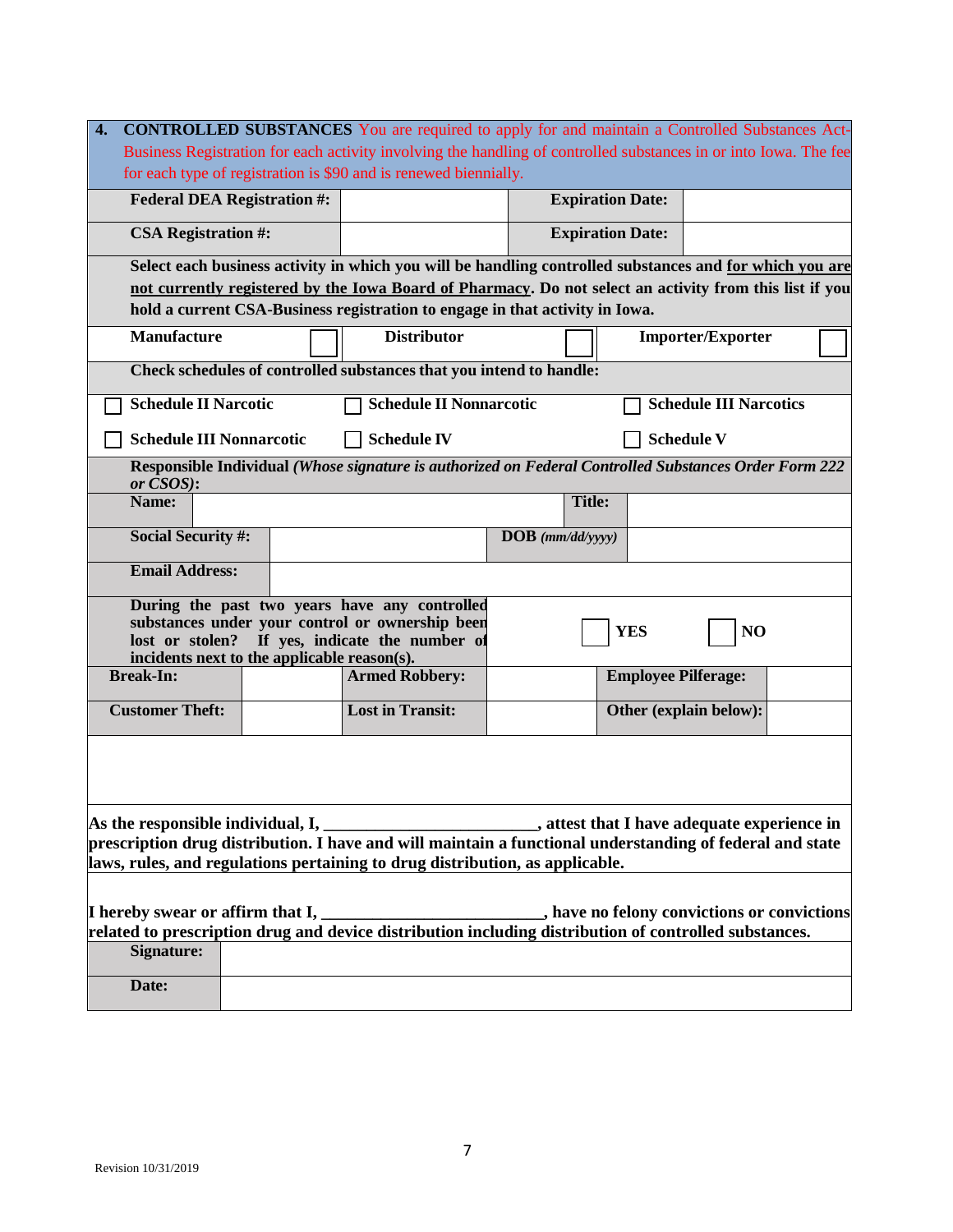| 5.<br><b>INSPECTION INFORMATION (Limited Distributors are required to complete and submit a self-</b>                |                              |                         |                |                |
|----------------------------------------------------------------------------------------------------------------------|------------------------------|-------------------------|----------------|----------------|
| inspection on forms provided by the Board)                                                                           |                              |                         |                |                |
| Date of last self-inspection:                                                                                        |                              |                         |                |                |
|                                                                                                                      |                              |                         |                |                |
| Have you ever been inspected by a state licensing authority or other third<br><b>YES</b><br>N <sub>O</sub><br>party? |                              |                         |                |                |
| If yes, most recent inspection performed by:                                                                         |                              |                         |                |                |
| <b>State Agency</b>                                                                                                  | <b>Accreditation Program</b> |                         | Other:         |                |
| <b>Date of Most Recent Inspection:</b>                                                                               |                              |                         |                |                |
| <b>Food and Drug Administration (FDA) Registration</b>                                                               |                              |                         |                |                |
| Is your facility registered with the FDA:                                                                            |                              |                         | <b>YES</b>     | NO             |
| <b>Registration Number:</b>                                                                                          |                              | <b>Expiration Date:</b> |                |                |
| Type of Registration (select all that apply):                                                                        |                              |                         |                |                |
| <b>Animal and Veterinary Drugs</b>                                                                                   |                              | <b>Medical Devices</b>  |                |                |
| <b>Radiation-Emitting Products</b>                                                                                   |                              | <b>Vaccines</b>         |                |                |
| <b>Blood</b>                                                                                                         |                              | <b>Biologics</b>        |                |                |
| <b>Drug Establishment</b>                                                                                            |                              | Other:                  |                |                |
| Since your last application, has the facility been inspected by the FDA:                                             |                              |                         | <b>YES</b>     | NO             |
| If yes, date of most recent FDA inspection:                                                                          |                              |                         |                |                |
| As a result of the inspection, was the company issued an FDA Form 483                                                |                              | <b>YES</b>              | N <sub>O</sub> |                |
| Has the company responded to the 483?                                                                                |                              | <b>YES</b>              | NO             |                |
| Has the company ever been issued an FDA Warning Letter                                                               |                              | <b>YES</b>              | N <sub>O</sub> |                |
| If yes, provide the date of the most recent Warning<br>letter.                                                       |                              |                         |                |                |
| Has the company responded to the Warning Letter?                                                                     |                              |                         | <b>YES</b>     | N <sub>O</sub> |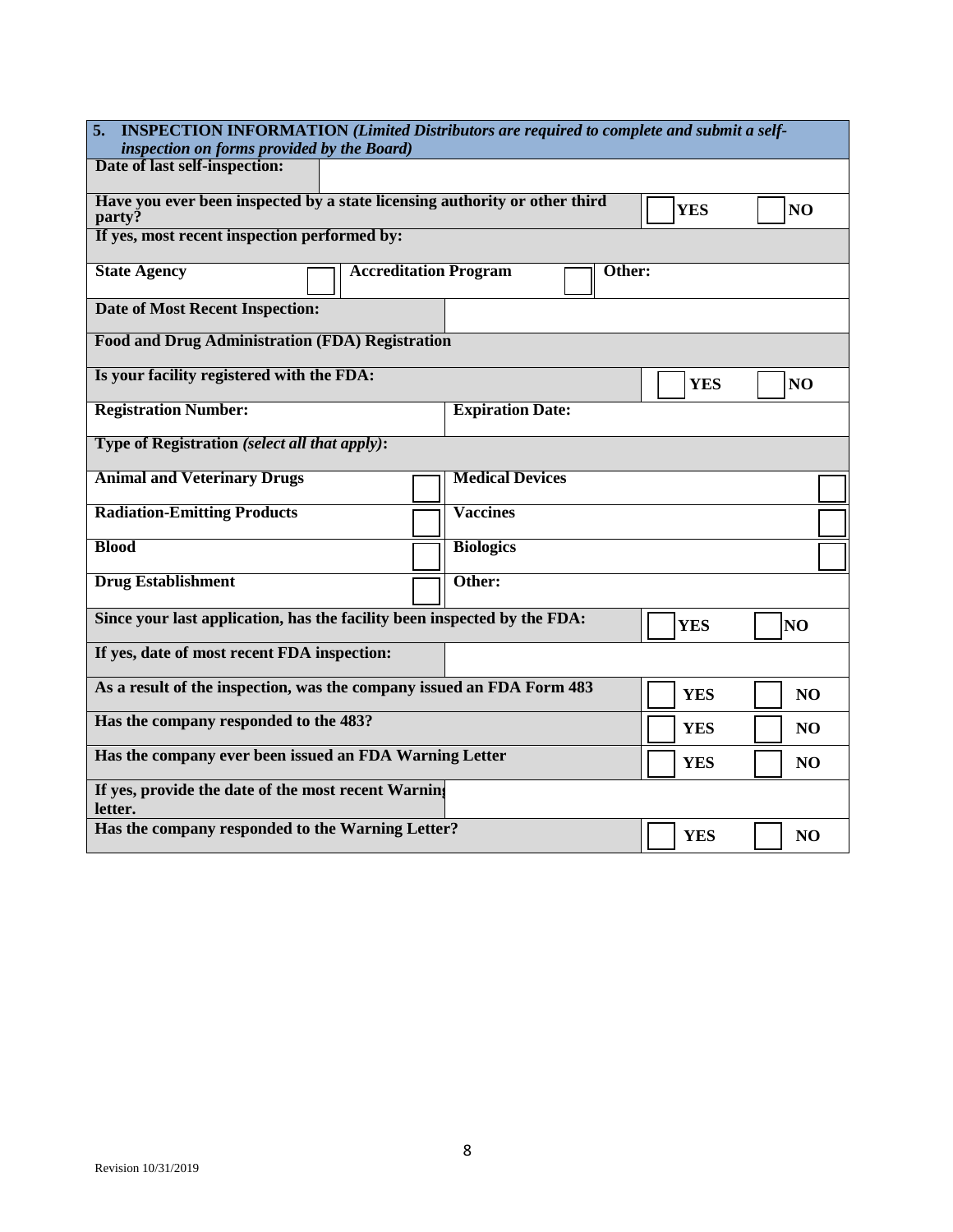| Facility Manager – the facility manager is the individual responsible for the day-to-day operations of<br>6.<br>the limited distributor (provide full legal name) |  |                                                                                                              |        |                                         |                       |             |          |
|-------------------------------------------------------------------------------------------------------------------------------------------------------------------|--|--------------------------------------------------------------------------------------------------------------|--------|-----------------------------------------|-----------------------|-------------|----------|
| <b>First Name:</b>                                                                                                                                                |  |                                                                                                              |        |                                         |                       |             |          |
| <b>Middle Name:</b>                                                                                                                                               |  |                                                                                                              |        | <b>Last Name:</b>                       |                       |             |          |
| <b>Previous</b>                                                                                                                                                   |  |                                                                                                              |        |                                         |                       |             |          |
| Name(s) Used                                                                                                                                                      |  |                                                                                                              |        |                                         |                       |             |          |
| <b>Street Address:</b>                                                                                                                                            |  |                                                                                                              |        |                                         |                       |             |          |
| City:                                                                                                                                                             |  |                                                                                                              | State: |                                         | Zip:                  |             |          |
| Telephone#:                                                                                                                                                       |  |                                                                                                              |        | Landline $\square$                      | Cell Phone# $\Box$    |             |          |
|                                                                                                                                                                   |  |                                                                                                              |        | If cell, will you accept text messages? |                       | $\square$   | $\Box N$ |
| <b>Alternate Phone#:</b>                                                                                                                                          |  |                                                                                                              |        | Landline $\square$                      | Cell Phone# $\square$ |             |          |
|                                                                                                                                                                   |  |                                                                                                              |        | If cell, will you accept text messages? |                       | $\square Y$ | $\Box N$ |
| <b>Email Address:</b>                                                                                                                                             |  |                                                                                                              |        |                                         |                       |             |          |
| Date of Birth:                                                                                                                                                    |  |                                                                                                              |        | <b>Social Security Number:</b>          |                       |             |          |
|                                                                                                                                                                   |  | As Facility Manager, I, _____________________, attest that I have adequate experience in                     |        |                                         |                       |             |          |
|                                                                                                                                                                   |  | prescription drug and device distribution, as applicable, and am actively involved in the daily operation of |        |                                         |                       |             |          |
|                                                                                                                                                                   |  | the distribution facility. I have and will maintain a functional understanding of federal and state laws,    |        |                                         |                       |             |          |
|                                                                                                                                                                   |  | rules, and regulations pertaining to drug and device distribution, as applicable.                            |        |                                         |                       |             |          |
| I hereby swear or affirm that I, ________________________, have no felony convictions or convictions                                                              |  |                                                                                                              |        |                                         |                       |             |          |
| related to prescription drug and device distribution including distribution of controlled substances                                                              |  |                                                                                                              |        |                                         |                       |             |          |
| Signature:                                                                                                                                                        |  |                                                                                                              |        |                                         |                       |             |          |
| Date:                                                                                                                                                             |  |                                                                                                              |        |                                         |                       |             |          |